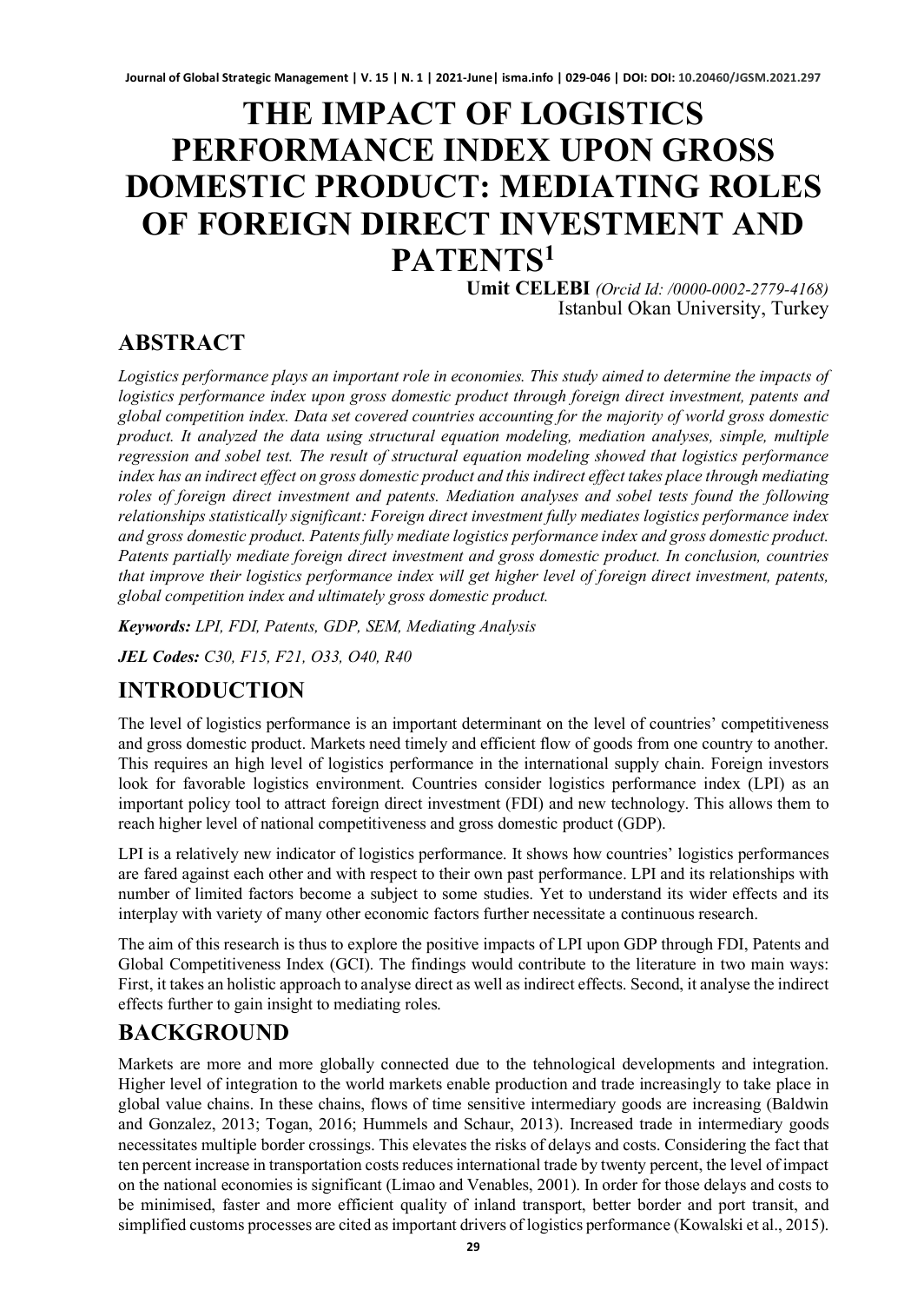Countries - that are able to reduce those delays and costs - improve their logistics performance index (LPI) and strengthen their positions in the global value chain to attract more FDI, patents reaching higher levels of GCI and GDP (Saslavsky and Sheperd, 2014).

Logistics Management Council defines logistics as part of the supply chain process that plans, conducts and controls the efficient and effective flow and storage of goods, services and information from the production point to the consumption in order to meet customer needs (Long, 2003). Despite logistics was first introduced as a military concept due to its strategic role (Leighton and Coakley, 1995), its crucial role related to business productivity and competitiveness in civilian world also gained high importance (Gereffi and Frederick, 2010). Any improvement in logistics processes add value to the product and services increasing profit margin. Any disruption in these processes reduce competitiveness hence the profit margins (Porter, 1998a). As world production and trade are more and more taking place within global value chains, fast and efficient supply of products and services from one country to another, elevate the importance of performance shown in logistics processes (Memedovic et al., 2008). To improve logistics performance, it is necessary to have measurement criteria and system in place to monitor, control and manage logistics processes (Bowersox, Closs and Cooper, 2002). International LPI is the most comprehensive indicator measuring the performance of logistics processes. It consists of customs, infrastructure, international shipments, timeliness, logistics competences, track and traces sub-indexes. It is published bi-annually by the World Bank since 2007 and its use and importance is increasing (OECD/ITF, 2016). Countries come to recognize logistics performance as an important tool to attract FDI and patents for higher level of GCI and GDP. Among the factors that play a role between LPI and GDP, FDI stands out as an important one.

Liberalization of economies and developments in the field of finance facilitate international capital movements. FDI - being the most persistent and long lasting type of international capital movements - is used to exert business control over foreign operations (World Bank, 2015). While businesses seek growth and expansion by investing in foreign lands, countries aim to attract FDI to accumulate capital and to acquire new technology and knowledge for higher levels of GCI and GDP (Vergil and Karaca, 2010; Balasubramanyam, 2001). FDI's benefits to local economies is strengthened when it brings new technology and knowledge. Thus amongst the factors playing an important role between LPI and GDP, patents is the next one.

The inventions reveal products and processes that did not exist before, continuously improving the technology used and maintaining constant momentum to competitiveness and economic growth (Fagerberg, Mowery and Nelson, 2004). Technology can be measured in number of ways and patents are one of the commonly used indicators of technology published by World Intellectual Property Organization (WIPO). There are some criticisms in the literature with regards to what extent patents are used as a good indicator of technology (Powell and Grodal, 2004; Hall and Harhoff, 2012), but many studies outline patents as an important predictor of the GDP (Griliches,1984; Griliches,1990; Fagerberg and Verspagen, 2002; Smith, 2004). Similar to businesses, nations also compete through their leading industries and technology leaders (Miozzo and Walsh, 2006). Therefore, competitiveness is the third in row explaining the effects of LPI upon GDP.

The World Economic Forum (WEF, 2017) defines competitiveness as a combination of institutions, policies and factors that show the level of efficiency of a country. Adam Smith (1776) as being the founder of modern economics long before laid down the negative effects of monopolization, emphasizing the elimination of barriers to competition and the creation of a more competitive market as one of the key principals of economics. Investment, technology and competition policy, as main drivers of competitiveness, are seen very important in the field of economics (Lall, 2001). GCI is one of the indicators of competitiveness published by WEF annually. Despite its few critics (Lall, 2001), it is a widely used indicator of competitiveness. It comprises more factors and covers more countries than any other similar indices (WEF, 2017).

LPI, FDI, patents and GCI are important indicators for economies. But the analysis of the relationships would be incomplete if GDP is left out. GDP generally refers to the quantitative level in the products and services produced in a country. It is an indicator of nation economic health (World Bank, 2015). GDP is driven more and more by technological progress alongside the traditional factors such as labor and capital (Solow, 1957; Krugman,1994b).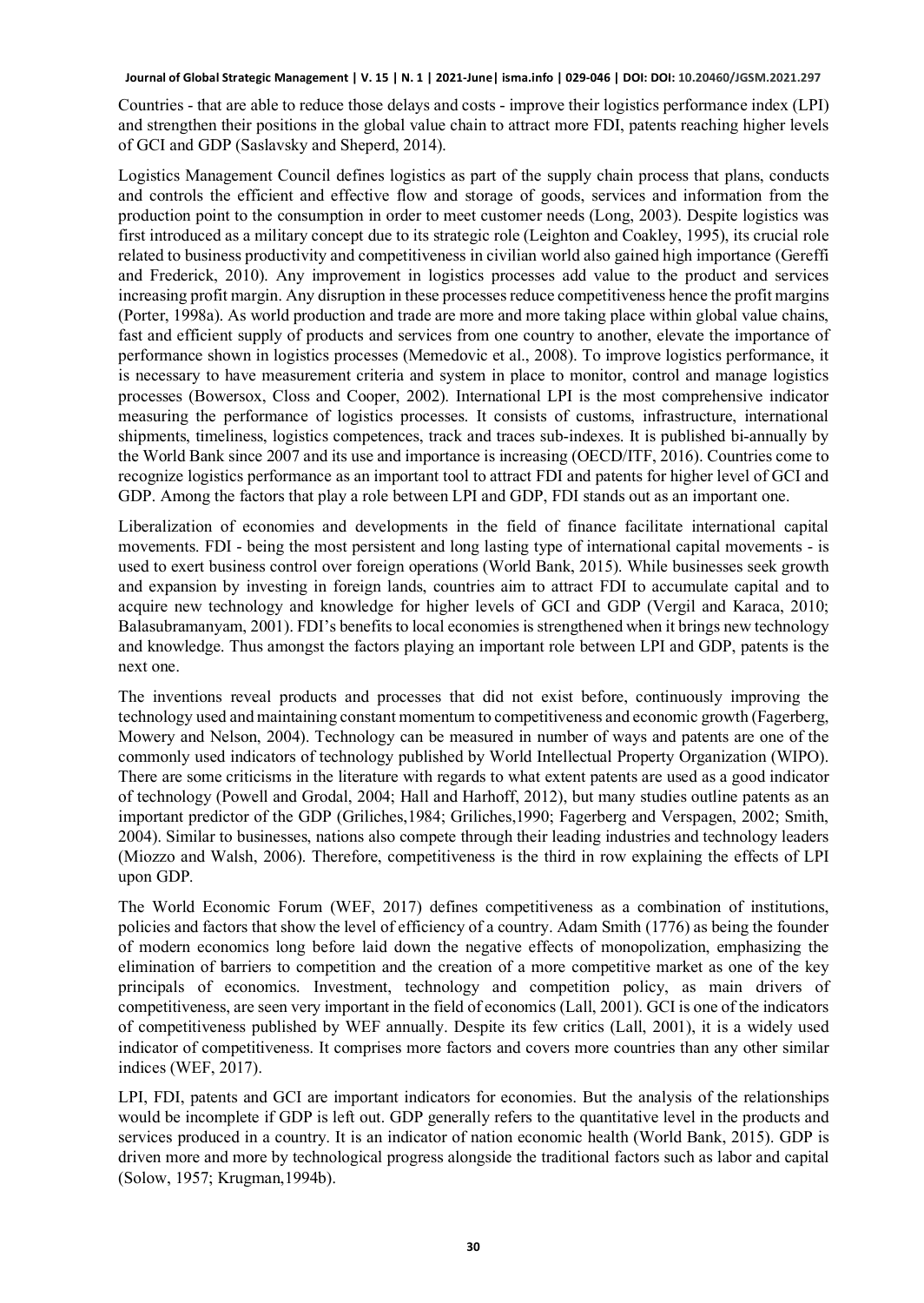## **THE HYPHOTHESES AND THE MODEL**

Hypotheses are developed to reflect dual relationships of the variables in the following way:

## *LPI and GDP*

There are few studies finding some positive relations especially regarding the drivers of logistics performance on GDP. Countries - that improve their logistics performance by facilitating trade and customs processes - are expected to reach faster GDP (Korinek and Sourdin, 2011; Ferrantino,Tsigas and Geiger, 2015; Hilberry and Zhang, 2015). Sanchez, Tomassian and Perotti (2014) find that the level of economic development goes up as logistics performance increases. Bizoi and Sipos (2014) show that logistics performance is related to higher GDP. Saatçioğlu and Karaca (2011) emphasize the fact that the positive impact of transportation infrastructure on GDP gets particularly higher in developing countries. Hausman, Lee and Subramanian (2013) points to the significant relationship between logistics performance and bilateral trade volume. In the light of the existing literature the following hypothesis is developed:

 $H<sub>1</sub>$ : LPI has a positive effect on GDP

## *LPI and GCI*

Studies show that logistics performance plays an important role on competitiveness. Lower rate of productivity and competitiveness in developing countries is seen to be largely related to the weakness in transport and trade infrastructure (Yeaple and Golub, 2007). One day delay in export process reduces the level of foreign trade by one percent (Djankov, Freund and Pham, 2010). Ten percent delay in transportation reduces import by seven percent (Korinek and Sourdin, 2011). Puertas et. al., (2014) Marti et. al (2014) suggest that logistics performance is much more important in terms of exporting countries than of importing ones. Nunes de Farai and De Souza (2014) suggest that the competitiveness of local businesses can be enhanced by raising the dynamic and competitive in-country logistics performance where bureaucracy acts as a biggest hindrance. Jhawar, Garg and Khera (2014) argue that investing in human capital, improving working and social conditions in logistics processes positively impact logistics performance and increase the competitiveness of businesses benefiting from logistics services. Arvis et al., (2016) argue that increased knowledge and skills in the management of logistics processes play an important role in the competitiveness of countries. According to these observations in the literature, the following hypothesis is reached:

H2: LPI has a positive effect on GCI

## *LPI and FDI*

Enabling international production and trade easier, faster and at a lower cost through higher level of logistics performance is an important factor in attracting FDI into the countries (Balasubramanyam, 2001). This effect seems to be widely supported by a number of studies. In its supporting research, Nunes de Faria and De Souza (2014) found out that logistics performance has a positive effect on FDI. Khadaroo and Seetanah (2010) suggest that transport and logistics infrastructures play a significant influence on attracting FDI. Jacobs and Coolidge (2006) state that governments and poor institutional infrastructures hinder investments. Habib and Zurawicki (2002) show that corruption and bad governance place negative effects on attracting FDI. Ewing-Chow, Junianto and Slade (2014) highlight that the improved legal and institutional infrastructure facilitate trade and FDI helping countries to connect global value and supply chains. Therefore, the following hypothesis is reached in the light of these views:

H3: LPI has a positive effect on FDI

## *FDI and Patents*

The effects of FDI on patents is mostly supported in the literature with a few exceptions. Javorcik, Keller and Tybout (2008) found that while FDI adversely affect some local businesses, innovation and productivity are improved due to higher development of competitiveness. Bitzer and Kerekes (2008) argue that the countries that attract FDI gain also technology transfer. Tavares and Young (2005) argue that in order to get higher level of technology absorption and diffusion, the linkages between foreign businesses and local businesses need to be strengthened. Potterie and Lichtenberg (2001) point out that FDI entering knowledge intensive countries generate technology transfer and technical spill over. Technology that was once obtained through import, now is replaced by FDI. Dimelis and Louri (2004) hold that the increased level of competition resulting from FDI induces local firms towards more inventions and patenting activities. Dunning (2008) argues that enterprises increase their investments in foreign countries with the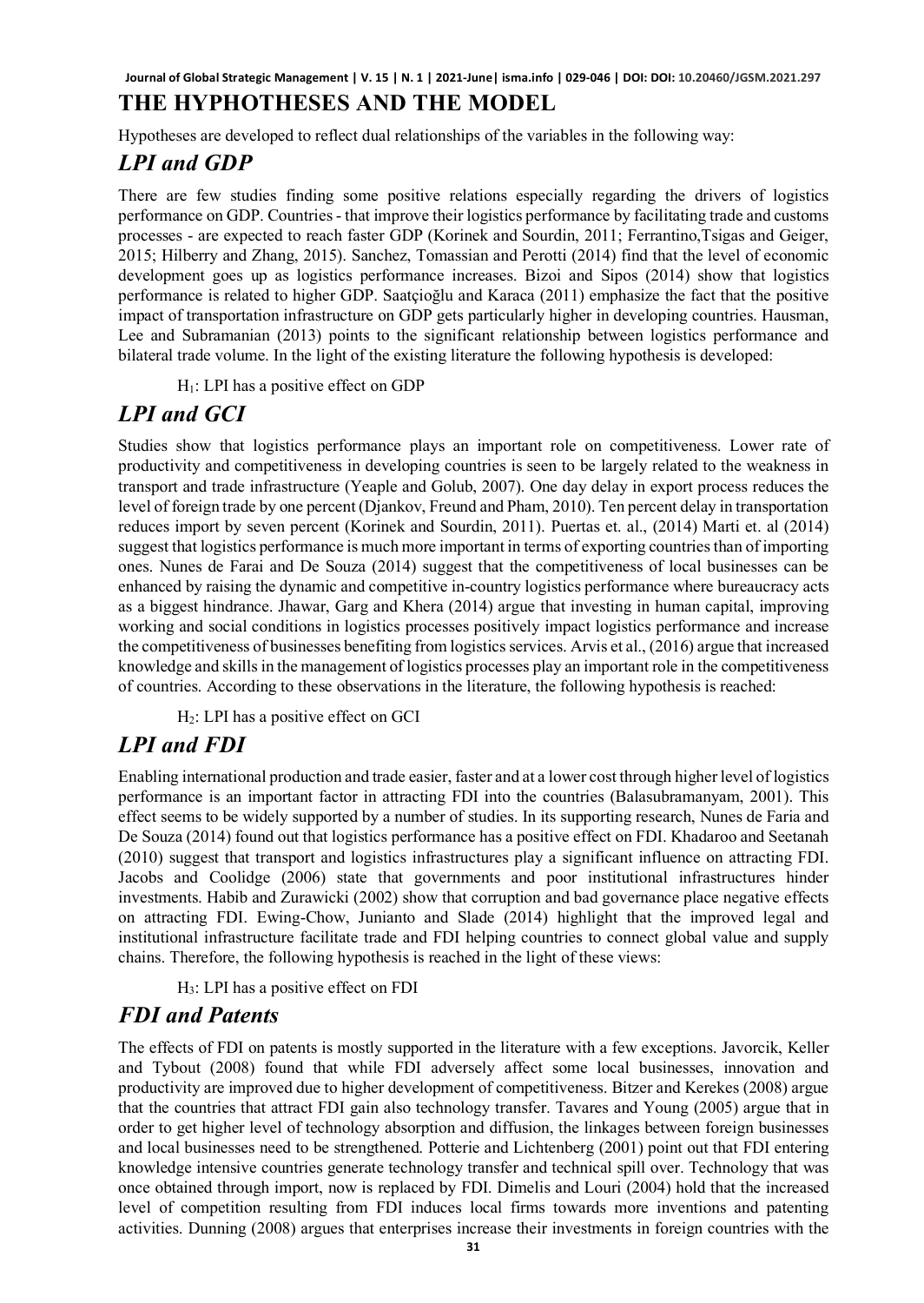aim of accessing knowledge, natural resources, markets and productivity as well as getting an access to information. Petit and Randaccio (1998) suggest that bilateral causality exists between FDI and R&D, and that FDI positively affects technology diffusion and consumer welfare. Contrary to the above views, technology may not be a natural result of FDI and it may even produce adverse effects. As such, Rodrik (2007) draws attention particularly to the potential negative spillover effects rather than generally expected positive technological diffusion especially when the local absorption capacity of new technology is low. The following hypothesis is reached in the light of all these views:

H4: FDI has a positive effect on Patents

## *FDI and GDP*

The literature consists of different views on the impact of FDI on economic growth. Balasubramanyam, Salisu and Sapsford (1996) argue that openness to foreign trade and FDI is positively impacting economic growth more than domestic investment. De Mello (1999) argues that FDI positively impacts economic growth in all countries. This is achieved through higher total factor productivity in developed countries and better capital accumulation in developing ones. Vergil and Karaca (2010) hold that short-term capital flows negatively affect economic growth, whereas FDI and portfolio investments positively affect economic growth. Young and Tavares (2008) underline the importance of FDI on the economic development of developing countries, while drawing attention to the responsibility of foreign enterprises to undertake more of local economic and social duties in the countries. Since FDI come in different forms and purposes, Dunning and Lundan (2008) point to some drawbacks in taking FDI as direct measure and prescription of economic growth and development. Dunning and Narula (2004) suggest that the costs and benefits of FDI may vary according to the extent of technological diffusion, the absorbed capacity of new technologies as well as its nature of being substitutes or complementary to the local sector. Those arguments lead us to the following hypothesis:

H<sub>5</sub>: FDI has a positive effect on GDP

## *FDI and GCI*

Literature comprises different views and approaches of the impact of FDI on competitiveness. Fu (2012) suggests that FDI triggers technology diffusion. Bitzer and Görg (2009) argues that FDI positively impact competitiveness and productivity due to the liberalization of local markets. In more liberal local markets, better products and services are expected to be exchanged which positively increase knowledge and skill levels of local businesses. Dunning and Lundan (2008) argue that due to the increased level of competition, local resources are re-allocated into more competitive areas. This in turn positively affects economic growth and development. Christiansen and Ogutcu (2003) point to the fact that more efficient and competitive foreign businesses may crowd out local businesses and disturb the competition. In the light of the above observations in the literature, the following hypothesis is developed:

 $H<sub>6</sub>$ : FDI has a positive effect on GCI

## *Patents and GDP*

The literature is almost entirely in consensus on the positive effects of technology on GDP. Schumpeter (1943) underlines the importance of new inventions and innovations as driving forces behind the capitalist engine and economic growth. Fagerberg and Srholec (2005) argue that amongst the determinants − openness, financial sophistication, good governance and democracy − that explain economic growth, knowledge is the one which in fact scores the highest. According to Romer (1986,1990,1989) while the physical capital entails decreasing returns, the limitless nature of knowledge enables increasing returns and higher level of efficiency. Freeman and Soete (2004) hold that inventions play a driving role in new investments. Fagerberg and Verspagen (2002) argue that economic growth differentials of countries are increasingly determined by levels of innovation and that patents explain these economic growth differentials better. Glaeser et al. (2004) found that development in human capital positively affects economic growth. Lucas (1988) argues that dissemination of technical knowledge has positive effects on GDP. Fagerberg, Mowery and Verspagen (2009) draw attention to the difficulties in dissemination of information technology effectively due to its rapidly changing nature. According to these theoretical models and studies, the following hypothesis is developed:

H7: Patents has a positive effect on GDP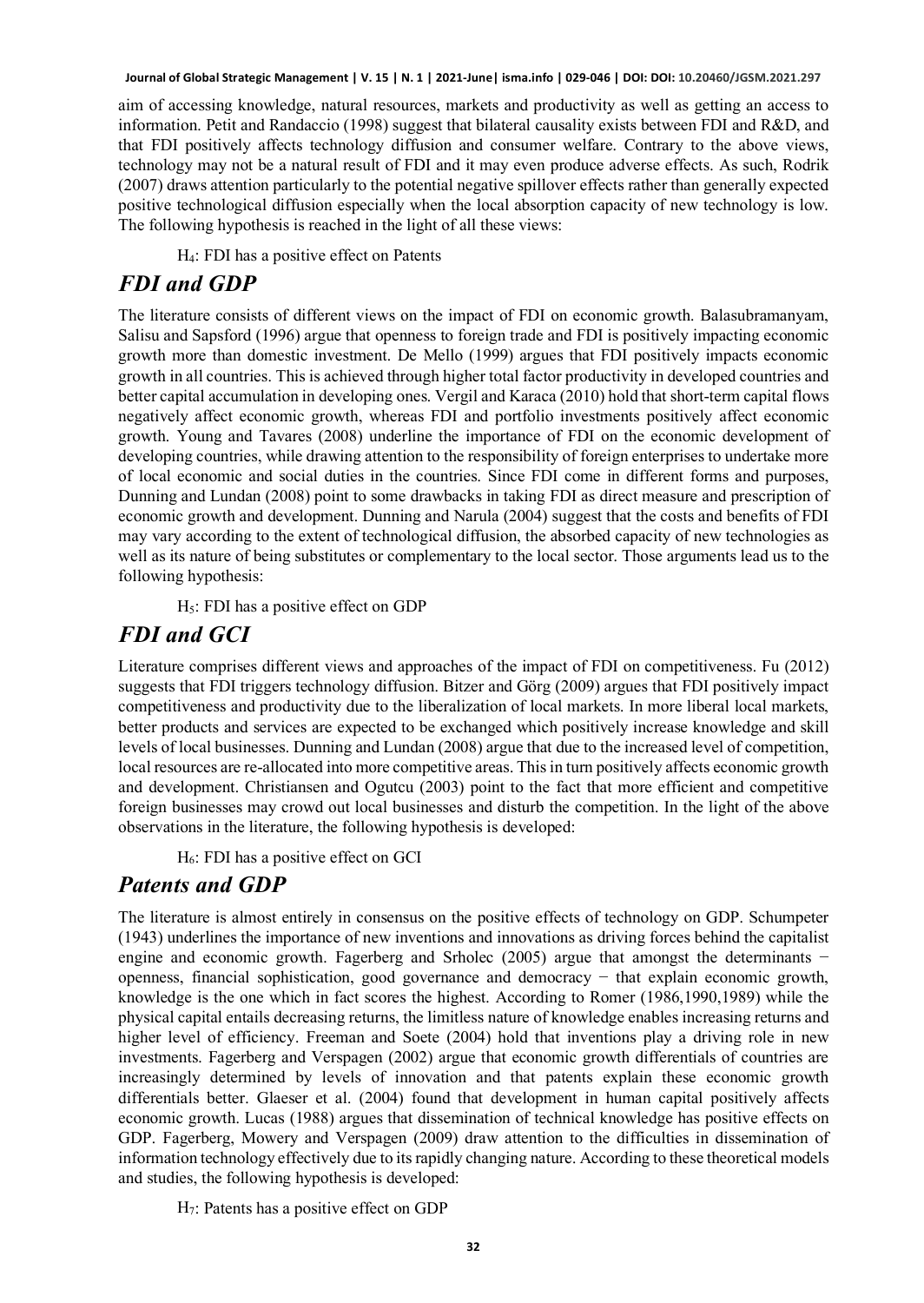## *Patents and GCI*

There are variety of opinions in the literature regarding the positive effect of patents on GCI. Burmaoglu (2012) argues that the positive effect of innovation on logistics performance increases the competitive power. Innovation in logistics processes such as containerization increases connectivity to foreign markets, positively impacting competitiveness (Levinson, 2006). Miozzo and Walsh (2006) underline the important impact of innovation on competitiveness. Lall (2001) argues that investment, knowledge and competitiveness play an important role in the economy. Porter (1990) again points to the importance of keeping technological dominance in the country maintaining and enhancing competitiveness. Krugman (1994a) on the other hand, criticizes the relationship, arguing that competitiveness is mainly developed under historical conditions and that adoption of policies to increase it would not be successful if not be a needless attempt. According to these views, the following hypothesis is developed:

H8: Patents has a positive effect on GCI

## *GCI and GDP*

Literature offers different opinions on the positive effect of GCI on GDP. Krugman (1994a) draws attention to the fact that international trade and specialization is developed under historical conditions rather than by economic forces of countries, and that it is not useful if not unnecessary to support strategic industries and trade policies. Equally, it would be very difficult to predict which sector is truly strategic and this may even lead to a hidden way to incentivize the vested interest. Porter (1998,1990,1996) on the other hand supports systematic competitive policies. Because, rather than comparative advantages based on natural resources and market opportunities amongst the countries, creating a business environment based on competitiveness would play even more important role in the economic development. Kogut (1991) points to the importance of domestic markets to understand the level of national competitiveness. According to these arguments in the literature, the following hypothesis is developed:

### H9: GCI has a positive effect on GDP

According to the hypotheses developed above, the proposed model of the research shown in Figure 1 as below:



**Figure 1** Proposed Model

# **DATA AND METHODOLOGY**

The study used quantitative secondary data sources. The dataset is based on April 2015 updates covering the years 2007, 2010 and 2012. This study takes 2007 as the first year, because it is the year when LPI was first published by World Bank. After 2007, its publication continued bi-anually in 2010 and 2012. The main motivation behind this study was to explore what one time and linear relationships exist amongst the variables. As its aim was not to analyze what changes have taken place overtime, the period taken was deemed sufficient enough for the purpose and the scope. LPI, FDI and GDP indicators come from World Bank, patents granted (PG) from WIPO and GCI from WEF databases.

LPI is an indicator of logistics performance published World Bank. The data set covers the years 2007, 2010 and 2012. It consists of six components. These are customs, infrastructure, timeliness, international transport, logistics competencies, track and trace. It scales the country's logistics profile from 1 (worst) to 5 (best).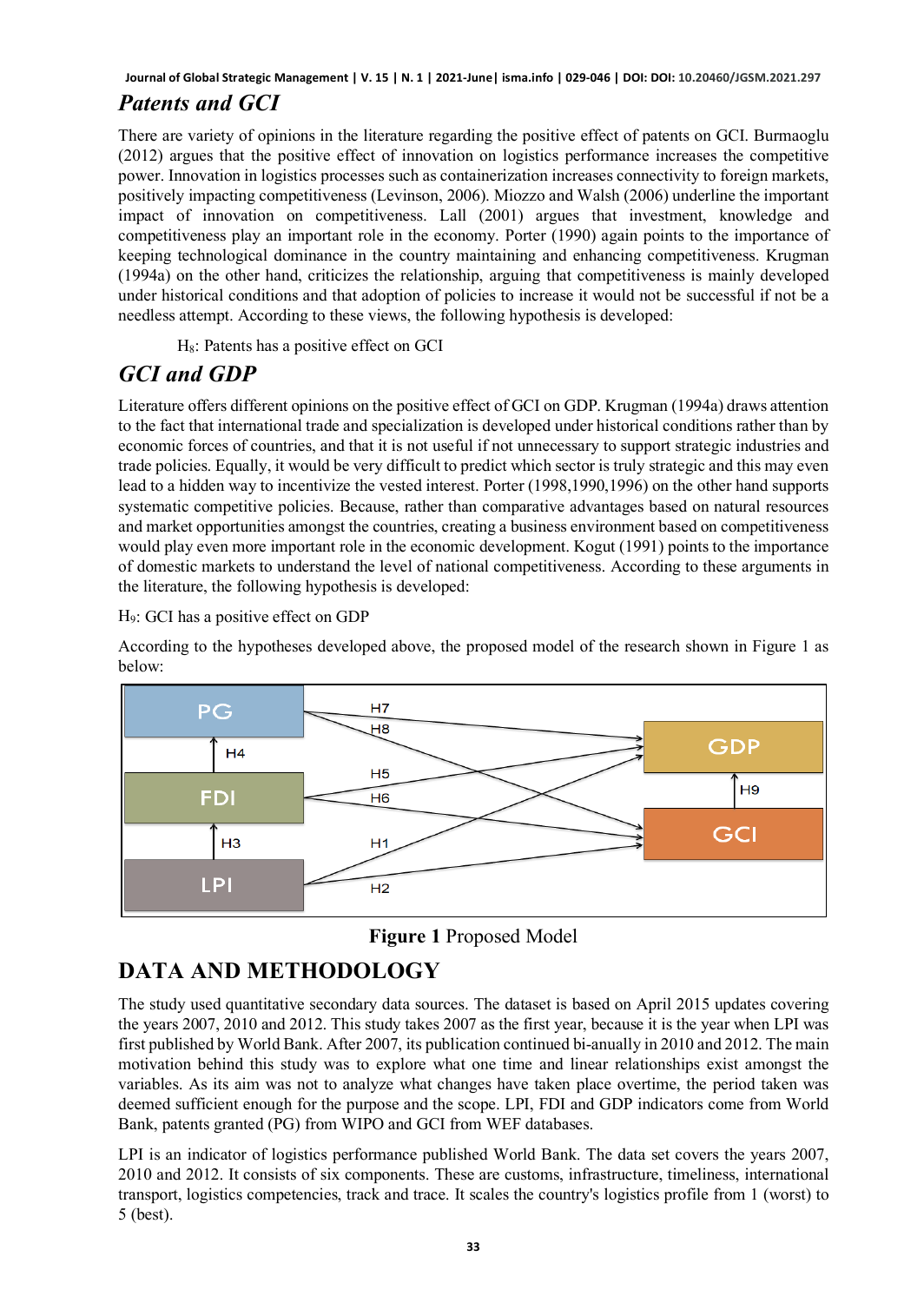FDI is an an indicator of longer term foreign capital published by World Bank. The data set covers covers the years 2007, 2010 and 2012. It consists of 10% or above US dollar long-term capital investment to local businesses, consisting of share capital from the balance of payment accounts, re-investment out of retained earnings, including other long and short term capital excluding divestment.

Patents Granted is an indicator of the technological development published by World Property Rights Organization (WIPO). Data set covers the years 2007, 2010 and 2012.

GCI is an indicator competitiveness published by World Economic Forum (WEF). The data set covers the years 2007, 2010 and 2012 for total of 144 countries ranking them from best to worst on the criteria of economic performance, technological capacity and infrastructures via questionnaires from nearly 5000 administrators from 59 countries that direct businesses and institutions.

GDP is an indicator of national economic output published by World Bank. The data set covers the years 2007, 2010 and 2012. It consists of production level generated within country borders excluding depreciation and incentives, including taxes added to the gross value. This indicator expressed in the local currencies is converted into the official exchange rate of the relevant year and is calculated in US dollars. Since official exchange rates are actually different from the currencies in the market, alternative conversion factors are used for some countries in line with World Bank and OECD National Accounts data files. GDP at purchaser's prices is the sum of gross value added by all resident producers in the economy plus any product taxes and minus any subsidies not included in the value of the products. It is calculated without making deductions for depreciation of fabricated assets or for depletion and degradation of natural resources. Data are in current U.S. dollars. Dollar figures for GDP are converted from domestic currencies using single year official exchange rates. For a few countries where the official exchange rate does not reflect the rate effectively applied to actual foreign exchange transactions, an alternative conversion factor is used.

The data set covers 98 countries and represents 95 % part of the world GDP. It utilized combination of methodologies. Hypotheses were tested first through Structural Equation Modeling (SEM) Path Analysis<sup>2</sup> to explore direct and indirect relationships. Its visual characteristics helped the researcher to better observe direct and indirect effects. Establishing the mediator roles as a second step, it followed Baron and Kenny methodology, using simple and multiple regression and sobel tests. It utilised SPSS and Amos programs to run the data.

## **TEST OF HYPOTHESES**

The results of the hypotheses in the research model tested by SEM Path Analysis were assessed according to the following SPSS Amos fit indices: CMIN/DF, CFI, TLI, GFI, RMSA. CMIN is the most basic measure of fit, giving chi-square statistics used as statistical baselines for other goodness of fit indices. It tests the fit of the model.

The CMIN/DF ratio that is below 3 indicates that the model is within acceptable limits (Bayram, 2013:78). Unlike traditional statistical techniques, the researcher hope to reject the zero hypothesis  $(H_0)$  in the SEM. Therefore, the probability (p-value) is expected to be statistically insignificant (Byrne, 2010). Since CMIN (chi-square) value is influenced by the sample size, other fit indices are also necessary. As the sample size increases so as CMIN and p-value, it may mislead the researcher incorrectly concluding that the model does not fit the data (Keith, 2015). Insignificant value of CMIN test signifies the covariance matrix derived from the population is equal to the covariance value derived from the model.

CFI (Comparative Fit Index) taking a value between 0 and 1 indicates the model fit as well. Values greater than 0.95 indicate an acceptable fit, greater than 0.97 indicate a good fit (Schumacker and Lomax, 2010). AGFI (Adjusted goodness of fit index) is calculated by considering the degree of freedom, with values ranging from 0 to 1. Values greater than 0.9 indicate a good fit (Schumacker and Lomax, 2010).

As sample size increases so as the AGFI values. GFI (Goodness of Fit Index) is related to variance and covariance values as explained by the model (Bayram, 2013). Like AGFI, the GFI value is also sensitive to the sample size. As sample size increases so as the GFI values. GFI also ranges from 0 to 1. Values above 0.9 indicate a good fit signifying that covariance is calculated between the observed variables (Bayram, 2013).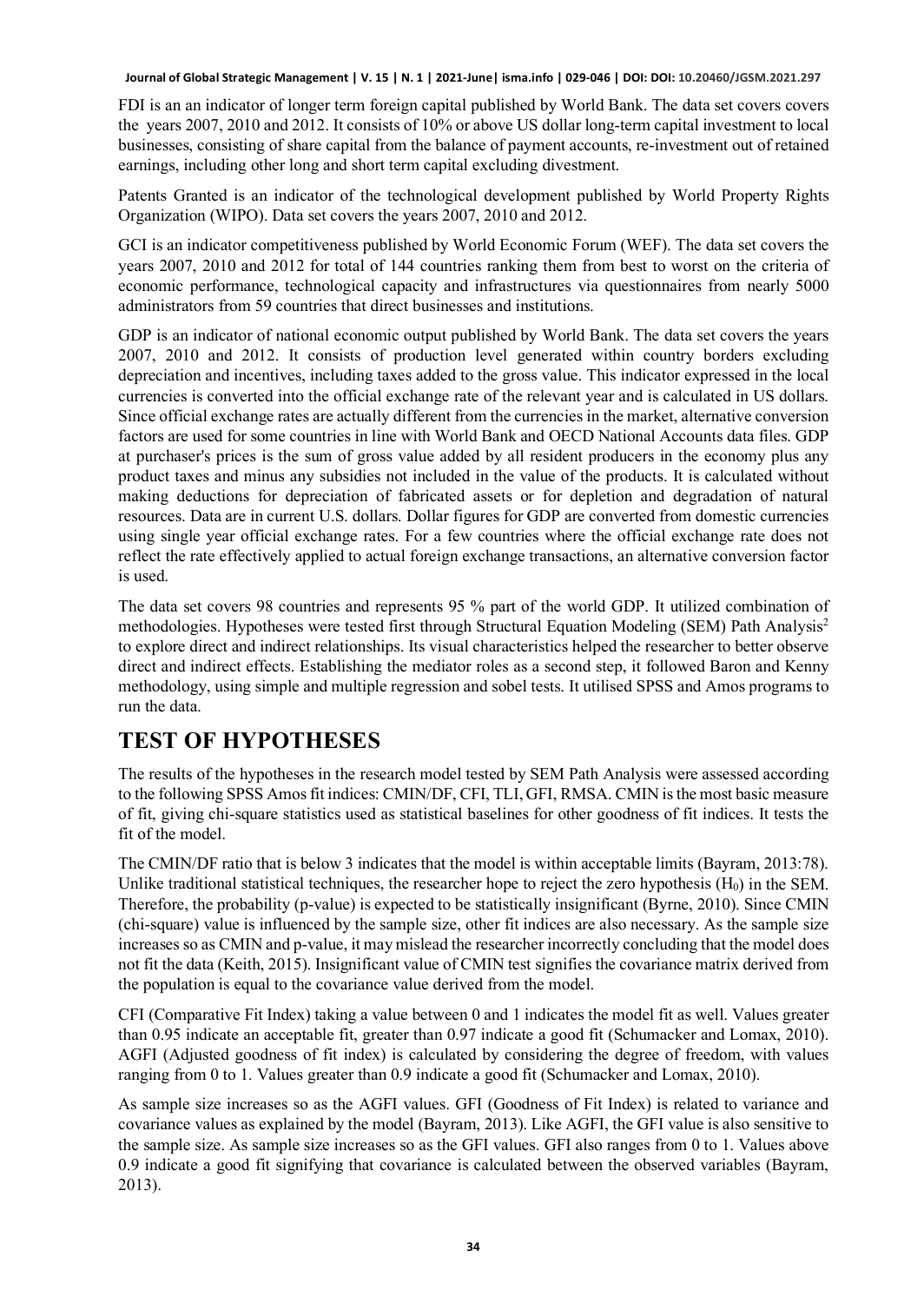RMSEA (The Root Mean Square Error of Approximation) allows calculation of confidence intervals which is sensitive to sample size (Byrne, 2010). Low values are preferred for this indicator.Table 1 shows that the model fit indices of the test carried out are within acceptable values against above criteria.

| <b>CMIN/DF</b> |       |       |       | - CFI AGFI GFI RMSEA |
|----------------|-------|-------|-------|----------------------|
| 1.489          | 0.999 | 0.909 | 0.994 | 0.071                |

**Table 1** Fit Indices of Proposed Model

Figure 2 shows the result of the test via SEM path analysis. Some of the hypotheses are not supported in the proposed model:



**Figure 2** Path Analysis Proposed

Table 2 shows the  $\beta$  and P values for each hypothesis tested. As a result of the test, H<sub>1</sub>, H<sub>6</sub>, H<sub>8</sub> and H<sub>9</sub> hypotheses are not supported. Hypotheses that are not supported are removed from the proposed model. Proposed model is revised and the adopted model is reached as Figure 3:

| <b>Hypotheses</b>           | β        | P     | <b>Supported/Not Supported</b> |
|-----------------------------|----------|-------|--------------------------------|
| $H_1 LPI \rightarrow GDP$   | $-0.154$ | 0.041 | Not Supported*                 |
| $H_2 LPI \rightarrow GCI$   | 0.866    | 0.000 | Supported                      |
| $H_3LPI \rightarrow FDI$    | 0.460    | 0.000 | Supported                      |
| $H_4$ FDI $\rightarrow$ PG  | 0.513    | 0.000 | Supported                      |
| $H5 FDI \rightarrow GDP$    | 0,619    | 0.000 | Supported                      |
| $H_6$ FDI $\rightarrow$ GCI | $-0.005$ | 0.931 | Not Supported**                |
| $H_7PG \rightarrow GDP$     | 0.496    | 0.000 | Supported                      |
| $H_8PG \rightarrow GCI$     | 0.065    | 0.232 | Not Supported**                |
| $H_0$ GCI $\rightarrow$ GDP | 0.079    | 0.289 | Not Supported**                |

### **Table 2** Results of Path Analysis

**\***H1 test result shows a negative sign at 5% significance level contrary to the expectation. But further mediating analysis showed a positive sign at %1 significance level in Table 7. This result confirms the positive effect of LPI on GDP. This effect actually takes place through mediating role of FDI.

\*\*H6, H8 and H9 test results are contrary to the expectation. This contrast is explained in results of the analyses' section.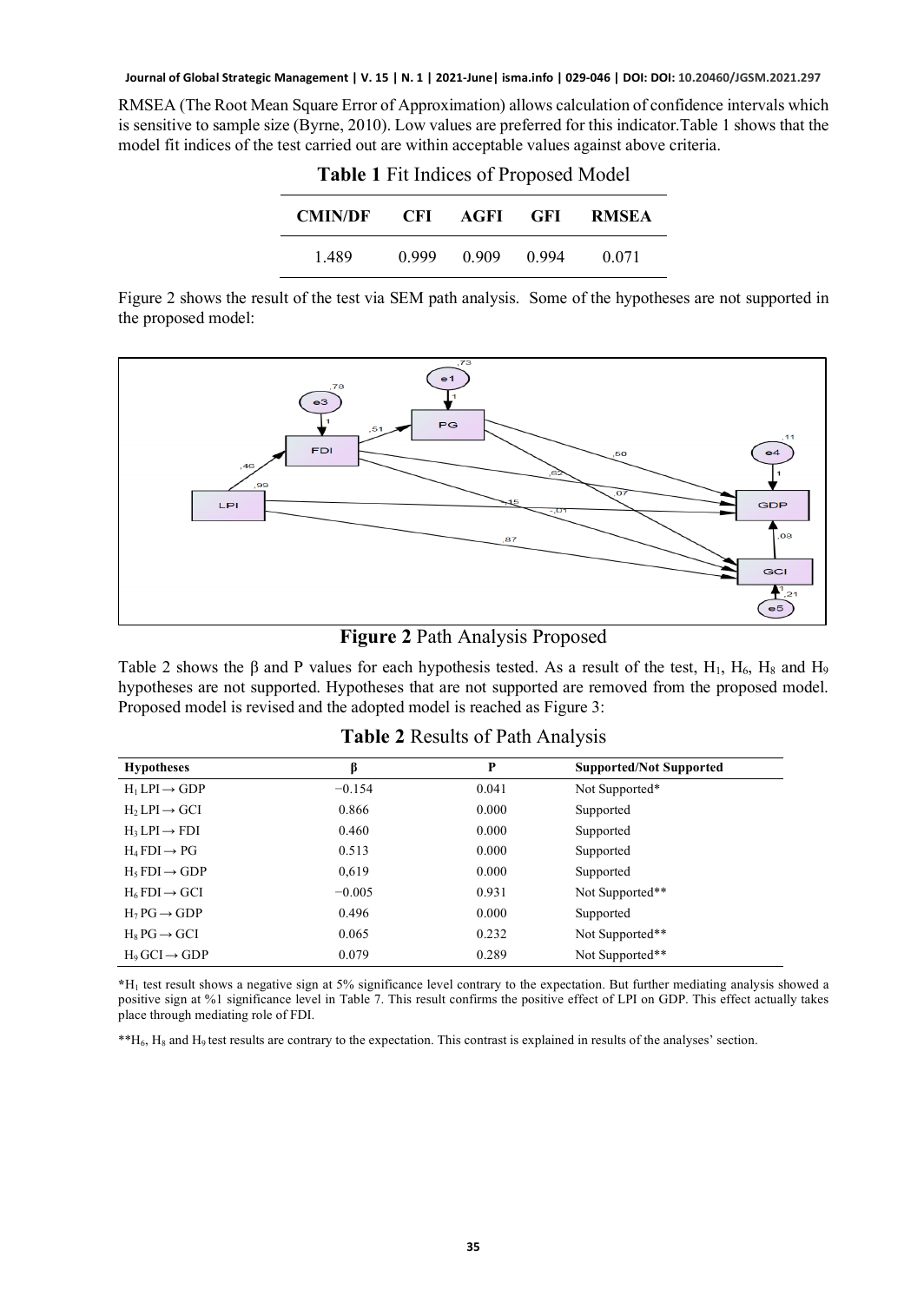

### **Figure 3** Path Analysis Adopted

Table 3 shows the goodness of fit values of the path analysis adopted:

| Table 3 Fit Indices of Adopted Model |  |                   |  |       |
|--------------------------------------|--|-------------------|--|-------|
| CMIN/DF CFI AGFI GFI RMSEA           |  |                   |  |       |
| 1.761                                |  | 0.991 0.897 0.996 |  | 0.089 |

In Table 3, adopted model goodness of fit indices contain acceptable values. As a result of the test and analysis carried out by SEM Path Analysis, the final model is shown in Figure 4. Supported and unsupported hypotheses for each path are specified with distinguished lines and arrows.



**Figure 4** Model

## **ANALYSES OF MEDIATION**

Out of the Model in Figure 4, hypotheses  $H_{10}$ ,  $H_{11}$  and  $H_{12}$  are further developed in anticipation that FDI and PG to be playing mediator variable roles. To test those mediating roles, Baron & Kenny method, SPSS simple, multiple regression and Sobel test are followed:

| $H_{10}$ FDI (MV) is a mediator variable between LPI (IV) and dependent variable GDP (DV) |
|-------------------------------------------------------------------------------------------|
| $H_{11}$ PG(MV) is a mediator variable between LPI (IV) and dependent variable GDP (DV)   |
| $H_{12}$ PG(MV) is a mediator variable between FDI (IV) and dependent variable GDP (DV)   |

**IV:** Independent Variable; **DV:** Dependent Variable; **MV:** Mediator Variable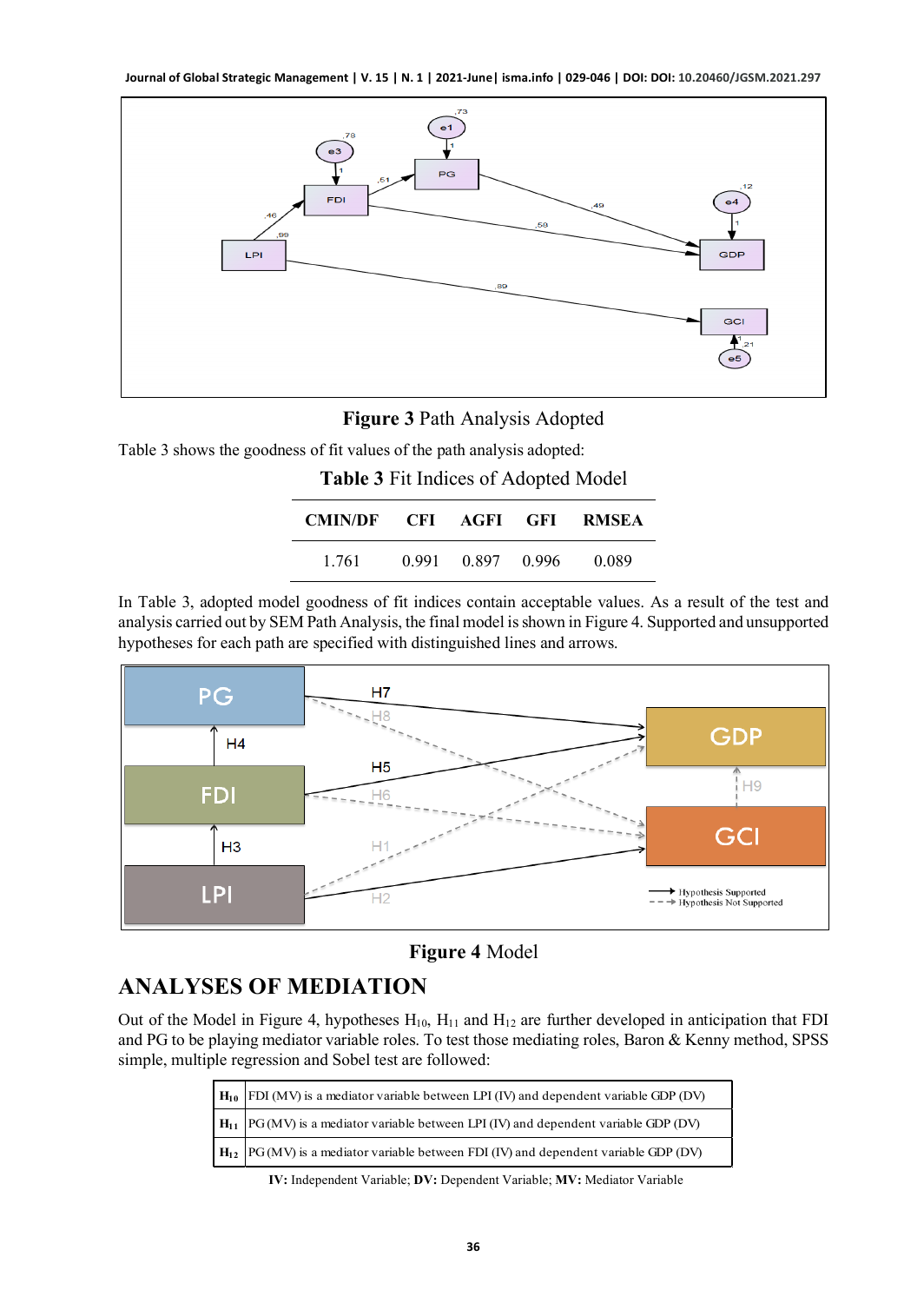In order to test a mediating relation, there needs to be a significant correlation between variables as a first step. In the second step, the Baron and Kenny analysis method should be followed. According to Baron and Kenny (1986) mediating effects arise when the following conditions are met:

i) A change in the independent variable leads to a change in the mediator variable,

ii) A change in the mediator variable leads to a change in dependent variable,

iii) When the mediator and independent variables are both included in the analysis together, the previously meaningful effect of the independent variable on the dependent variable falls or become meaningless.

|            | LPI        | FDI        | РG         | GDP        |
|------------|------------|------------|------------|------------|
| LPI        | -          | $0.460***$ | $0,360***$ | $0,364***$ |
| <b>FDI</b> | $0.460***$ | -          | $0,513***$ | $0,837***$ |
| PG         | $0.330***$ | $0,513***$ |            | $0,791***$ |
| GDP        | $0,364***$ | $0,837***$ | $0.791***$ | -          |

**Table 4** Model Correlation

\*\*\*P< $0.01$ 

Since the Pearson correlation coefficients in Table 4 show strong and significant correlation between the variables, in the second step sub-hypotheses and regression equations are established according to Baron and Kenny analysis method:

## **FDI mediator variable (between LPI and GDP)**

H10: Mediator variable role of FDI between LPI and GDP is tested with the following sub-hypotheses and regression equations:



| $H_{10.1}$ FDI is positively affected by LPI                        |
|---------------------------------------------------------------------|
| $H_{10.2}$ GDP is positively affected by FDI                        |
| $H_{10,3}$ GDP is positively affected by LPI                        |
| $H_{10,4}$ FDI is a mediator variable between LPI (IV) and GDP (DV) |
|                                                                     |

**Figure 5** FDI mediator variable

The following regression equations are tested by the simple, multiple regression and the Sobel test:

| Model 1: $FDI = \beta 0 + \beta 1 LPI + \varepsilon$           | (H10.1)                     |
|----------------------------------------------------------------|-----------------------------|
| Model 2: $GDP = \beta 0 + \beta 1 LPI + \varepsilon$           | (H10.3)                     |
| Model 3: $GDP = \beta 0 + \beta 1 LPI + \beta 2FDI + \epsilon$ | $(H10.2 \text{ ve } H10.4)$ |

Regression analysis and Sobel test results are presented in Table 5:

| <b>Table 5 Hypotheses Results</b>     |                              |                |              |  |
|---------------------------------------|------------------------------|----------------|--------------|--|
|                                       | Model 1                      | <b>Model 2</b> | Model 3      |  |
| $LPI \rightarrow FDI$                 | $0,460***$                   |                |              |  |
| $LPI \rightarrow GDP$                 |                              | $0.364***$     | $-0,026$     |  |
| $FDI \rightarrow GDP$                 |                              |                | $0.848***$   |  |
| $R^2$                                 | 0,211                        | 0,133          | 0,700        |  |
| Adjusted $R^2$                        | 0.203                        | 0,124          | 0.694        |  |
| F                                     | $25.721***$                  | 14,691***      | $111,010***$ |  |
|                                       | <b>Sobel Test Statistics</b> | P              |              |  |
| $LPI \rightarrow FDI \rightarrow GDP$ | 4,73224523                   | 0,00           |              |  |
| $***P<0.01$                           |                              |                |              |  |

Table 5 gives the test results of hypotheses and regression equations. Accordingly, the change in LPI (IV) causes the change in the FDI (MV) (Model 1). In the same way, change in LPI (IV) causes change in GDP (DV) (Model 2). When the mediator variable and the independent variable (FDI and LPI respectively) are both included in the same model together, the effect of LPI (IV) on GDP (DV) falls and becomes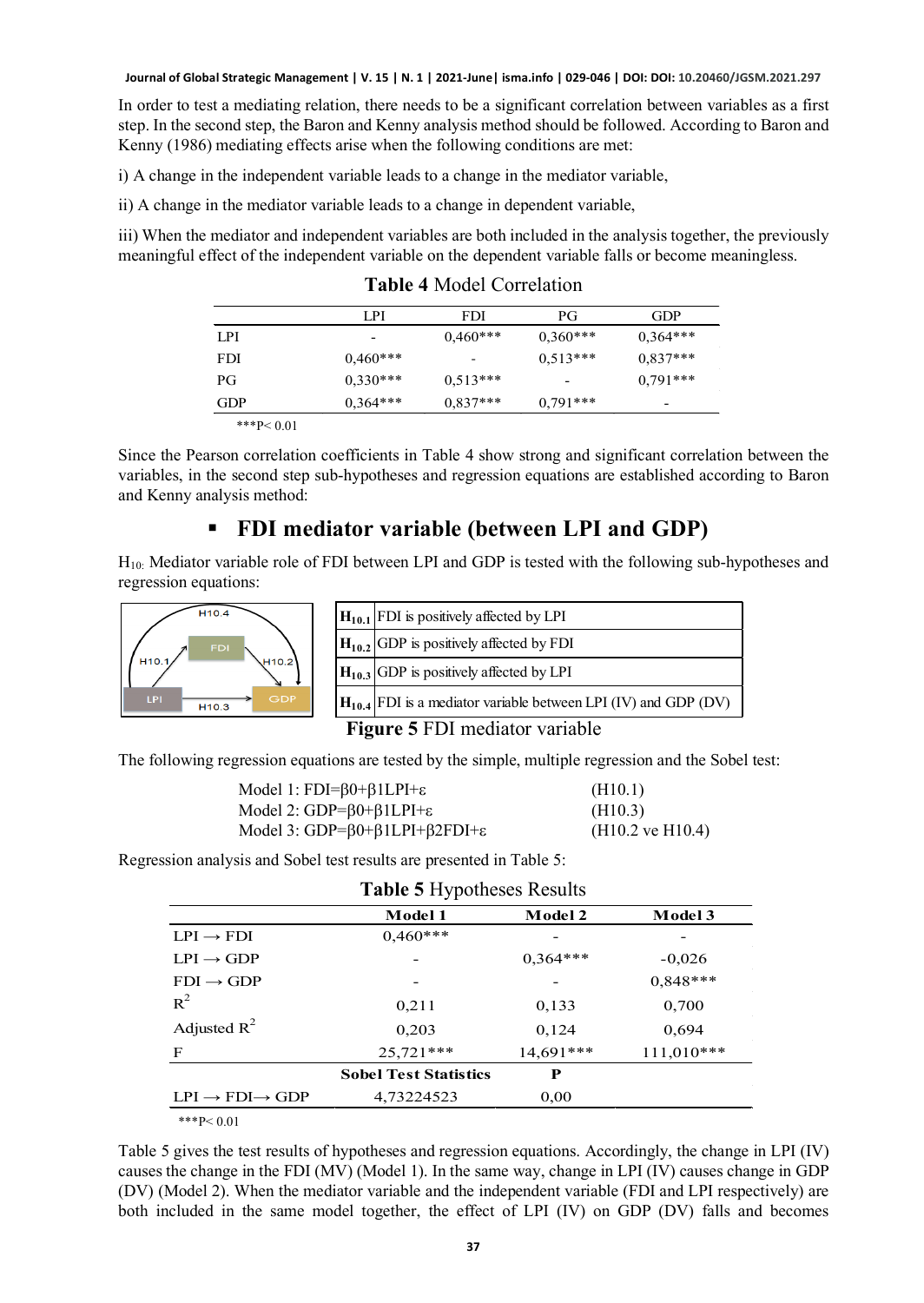meaningless (Model 3). In Table 5, Sobel test gives also a significant p-value. For this reason, all sub hypotheses are accepted and the full-mediator variable role of FDI between LPI (IV) and GDP (DV) is found statistically significant.

## **PG mediator variable I (between LPI and GDP)**

H11: Mediator variable role of PG between LPI and GDP is tested with the following sub-hypotheses and regression equations:



| $H_{11,1}$ PG is positively affected by LPI                          |
|----------------------------------------------------------------------|
| $\left  \mathbf{H}_{11,2} \right $ GDP is positively affected by PG  |
| $\left  \mathbf{H}_{11.3} \right $ GDP is positively affected by LPI |
| $H_{11.4}$ PG is a mediator variable between LPI (IV) and GDP (DV)   |

**Figure 6** PG mediator variable - I

The following regression equations are tested by the simple, multiple regression and the Sobel test:

| Model 1: $PG = \beta 0 + \beta 1 LPI + \epsilon$               | (H11.1)                     |
|----------------------------------------------------------------|-----------------------------|
| Model 2: $GDP = \beta 0 + \beta 1 LPI + \epsilon$              | (H11.3)                     |
| Model 3: $GDP = \beta 0 + \beta 1 LPI + \beta 2 PG + \epsilon$ | $(H11.2 \text{ ve } H11.4)$ |

Regression analysis and Sobel test results are presented in Table 6:

| <b>Table 6 Hypotheses Results</b>    |                              |                |            |  |
|--------------------------------------|------------------------------|----------------|------------|--|
|                                      | Model 1                      | <b>Model 2</b> | Model 3    |  |
| $LPI \rightarrow PG$                 | $0,330***$                   |                |            |  |
| $LPI \rightarrow GDP$                |                              | $0,364***$     | 0,116      |  |
| $PG \rightarrow GDP$                 |                              |                | $0,752***$ |  |
| $R^2$                                | 0,109                        | 0,133          | 0,637      |  |
| Adjusted $R^2$                       | 0,100                        | 0,124          | 0,629      |  |
| F                                    | $11,725***$                  | $14,691***$    | 83,380***  |  |
|                                      | <b>Sobel Test Statistics</b> | P              |            |  |
| $LPI \rightarrow PG \rightarrow GDP$ | 3,29512436                   | 0,00           |            |  |
| ***P< $0.01$                         |                              |                |            |  |

Table 6 gives the test results of hypotheses and regression equations. Accordingly, the change in LPI (IV) causes the change in the PG (MV) (Model 1). In the same way, change in LPI (IV) causes change in GDP (DV) (Model 2). When the mediator variable and the independent variable (PG and LPI respectively) are both included in the same model together, the effect of LPI (IV), on GDP (DV) falls and becomes meaningless (Model 3). In Table 6, Sobel test gives also a significant p-value. For this reason, all sub hypotheses are accepted and the full-mediator variable role of PG between LPI and GDP is found statistically significant.

## **PG mediator variable II (between FDI and GDP)**

H12: Mediator variable role of PG between FDI and GDP is tested with the following sub-hypotheses and regression equations:

| H <sub>12.4</sub>                      | $H_{12,1}$ PG is positively affected by FDI                        |
|----------------------------------------|--------------------------------------------------------------------|
| PG.<br><b>H12.2</b><br>H12.            | $H_{12,2}$ GDP is positively affected by PG                        |
|                                        | $H_{12,3}$ GDP is positively affected by FDI                       |
| GDP<br><b>FDI</b><br>H <sub>12.3</sub> | $H_{12.4}$ PG is a mediator variable between FDI (IV) and GDP (DV) |

**Figure 7** PG mediator variable - II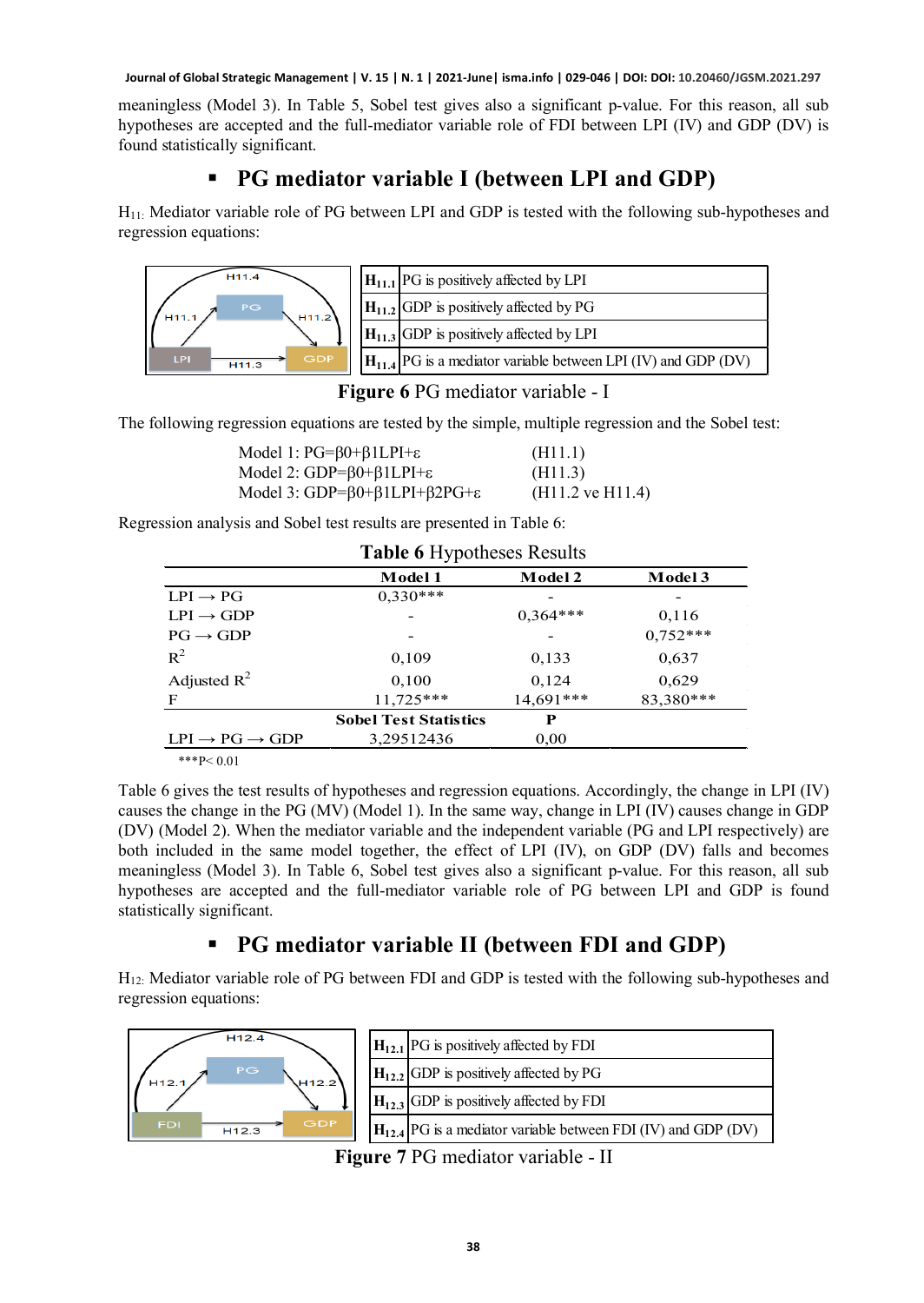The following regression equations are tested by the simple, multiple regression and the Sobel test:

| Model 1: $PG = \beta 0 + \beta 1 FDI + \varepsilon$               | (H12.1)                     |
|-------------------------------------------------------------------|-----------------------------|
| Model 2: $GDP = \beta 0 + \beta 1 FDI + \epsilon$                 | (H12.3)                     |
| Model 3: GDP= $\beta$ 0+ $\beta$ 1FDI+ $\beta$ 2PG+ $\varepsilon$ | $(H12.2 \text{ ve } H12.4)$ |

Regression analysis and Sobel test results are presented in Table 7:

|                                      | <b>Model 1</b>               | <b>Model 2</b> | <b>Model 3</b> |
|--------------------------------------|------------------------------|----------------|----------------|
| $FDI \rightarrow PG$                 | $0,513***$                   |                |                |
| $FDI \rightarrow GDP$                |                              | $0,837***$     | $0,585***$     |
| $PG \rightarrow GDP$                 |                              |                | $0,491***$     |
| $\mathbb{R}^2$                       | 0.263                        | 0.700          | 0.877          |
| Adjusted $\mathbb{R}^2$              | 0.256                        | 0.697          | 0.875          |
| F                                    | 34,297***                    | 223,803***     | 338,986***     |
|                                      | <b>Sobel Test Statistics</b> | P              |                |
| $FDI \rightarrow PG \rightarrow GDP$ | 5.21690211                   | 0.00           |                |
| *** $P < 0.01$                       |                              |                |                |

|  |  | Table 7 Hypotheses Results |  |  |
|--|--|----------------------------|--|--|
|--|--|----------------------------|--|--|

Table 7 gives the test results of hypotheses and regression equations. Accordingly, the change in FDI (IV) causes the change in the PG (MV) (Model 1). In the same way, change in FDI (IV) causes change in GDP (DV) (Model 2). When the mediator variable and the independent variable (PG and FDI respectively) are both included in the same model together, the effect of FDI (IV) on GDP (DV) falls yet continue to be meaningful (Model 3). In Table 7, Sobel test gives also a significant p-value. For this reason, all sub hypotheses are accepted and the partial-mediator variable role of PG between FDI and GDP is found to be statistically significant.

## **RESULTS OF THE ANALYSES**

The first hypothesis - testing the direct positive effect of logistics performance upon economic growth - has not been supported. Some empirical studies have shown that LPI is closely related to GDP (Bizoi and Sipos, 2014, Nune de Faria and Silvestre de Souza, 2014, Sanchez et al., 2014). The model of this research finds that the effect of LPI upon GDP is realized indirectly via mediating roles of FDI and Patents.

The second hypothesis - testing the direct positive impact of LPI on GCI has been supported. The third hypothesis - testing direct positive impact of logistics performance on FDI - has been supported. The fourth hypothesis - testing direct positive impact of FDI on Patents - has been supported. The fifth hypothesis testing direct positive impact of FDI on GDP has been supported and this research finds that FDI's effect on GDP is direct as well as indirect through Patents.

The sixth hypothesis - testing the direct positive impact of FDI on the level of GCI - has not been supported. Although few researches in the literature consist of views supporting the relation (Bitzer and Görg 2009; Dunning and Lundan, 2008), few others in contrast argue that competitiveness is based mainly on the logistics performance in the supply chain (Levinson, 2006) and local characteristics of the countries (Porter, 1998b).

The seventh hypothesis for the direct positive effect of Patents on GDP has been supported in line with literature.

The eigth hypothesis regarding the direct positive effect of Patents on the level of GCI has not been supported. The result of the test is not compatible with the literature (Best, 2001). One of the reasons for this incompatibility would be to do with the nature of some aspects of the GCI used as an indicator of competitiveness which attracts some criticism in the literature (Lall, 2001).

The ninth hypothesis – testing direct positive impact of the level of GCI on GDP - has not been supported. This relationship is partially in line with the views in the literature. Some studies show that openness to trade - being a condition of global competitiveness - does not affect GDP (Fagerberg and Srholec, 2005).

The tenth hypothesis for the mediator role of FDI between LPI and GDP has been supported. This role is found to be full. In the literature, there are findings of the indirect effects of FDI on GDP. But indirect effects of LPI on GDP through the mediator role of FDI is not observed.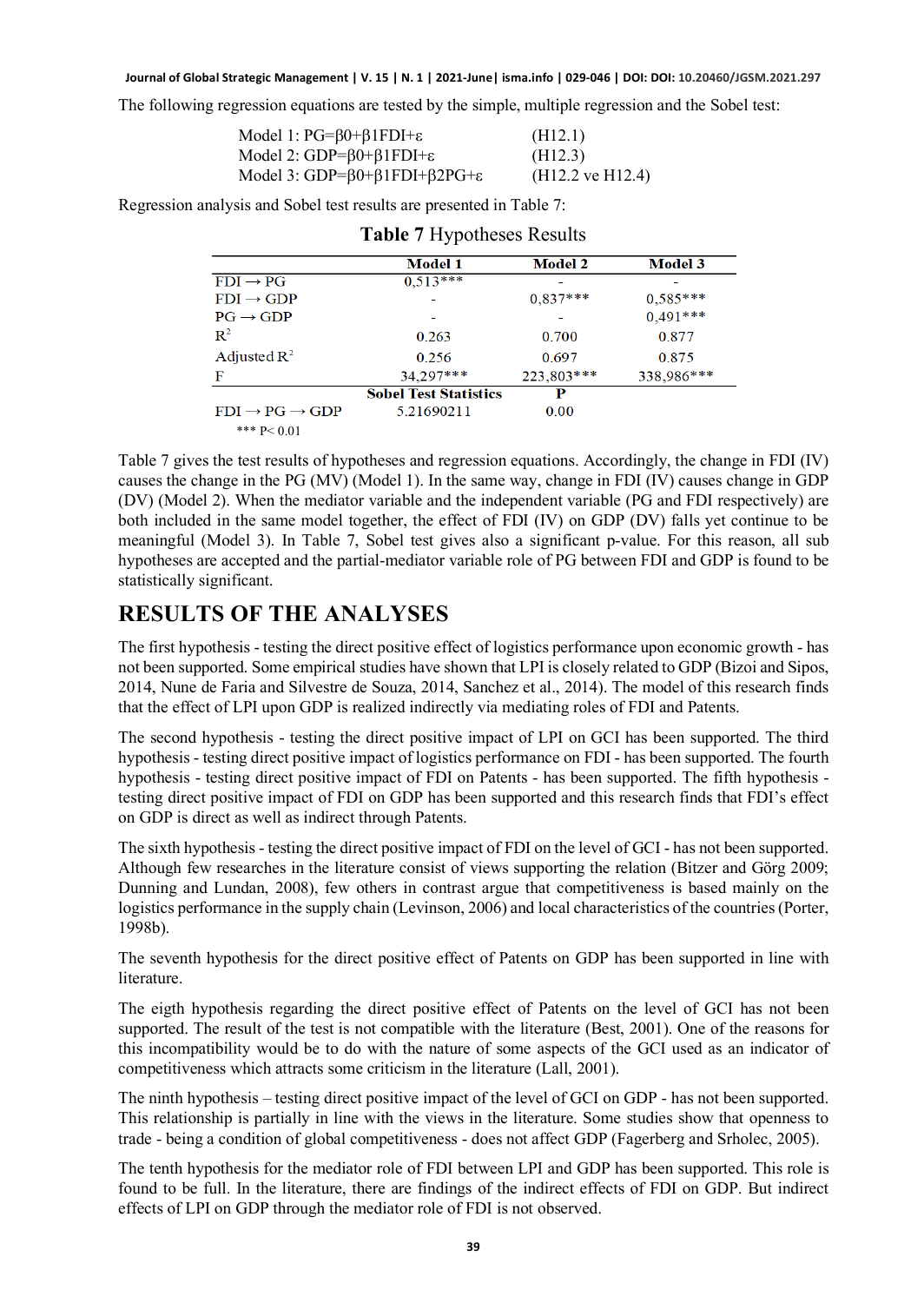The eleventh hypothesis for the mediator role of Patents between LPI and GDP has been supported. This role is found to be full. There are number of studies finding a significant relationship between LPI and national innovation systems (Burmaoğlu, 2012) as well as effect of technological development on GDP. But indirect effect of LPI on GDP through mediator role of Patents is not observed.

The twelfth hypothesis testing for the mediator role of Patents between FDI and GDP has been supported. In this study, this role is found to be partial.

## **CONCLUSION**

This paper investigated the impact of LPI upon GDP through FDI, Patents and GCI. It found direct as well as indirect effects. Its main findings are as follows: First, LPI affects GDP through the mediating roles of FDI and Patents. Second, FDI affects GDP directly as well as indirectly and this indirect effect takes place through mediating role of Patents. Third, LPI affects GCI directly. Fourth, Patents affect GDP directly.

The results would contribute to the literature in two main ways: First, it offers an holistic model to analyze the complex relationships. Second, it finds both direct and indirect effects. Analysing the indirect effects further, it finds that indirect effects of LPI upon GDP actually takes place through mediating roles of FDI and Patents.

The results suggest following policy implications: LPI is an important determinant to reach higher level of FDI, Patents, GCI and GDP. To reach higher level of LPI in turn necessitates development of its drivers concurrently. These – besides the improvement of trade and transport physical infrastructure – include development of logistics quality, competence, facilitatation of customs and trade for timely and efficient flow of goods cross border.

This research was limited to explore one time linear relationships amongst the variables. Subsequent research taking into account of the time dimension and of non-linear relationships may contribute to the field further.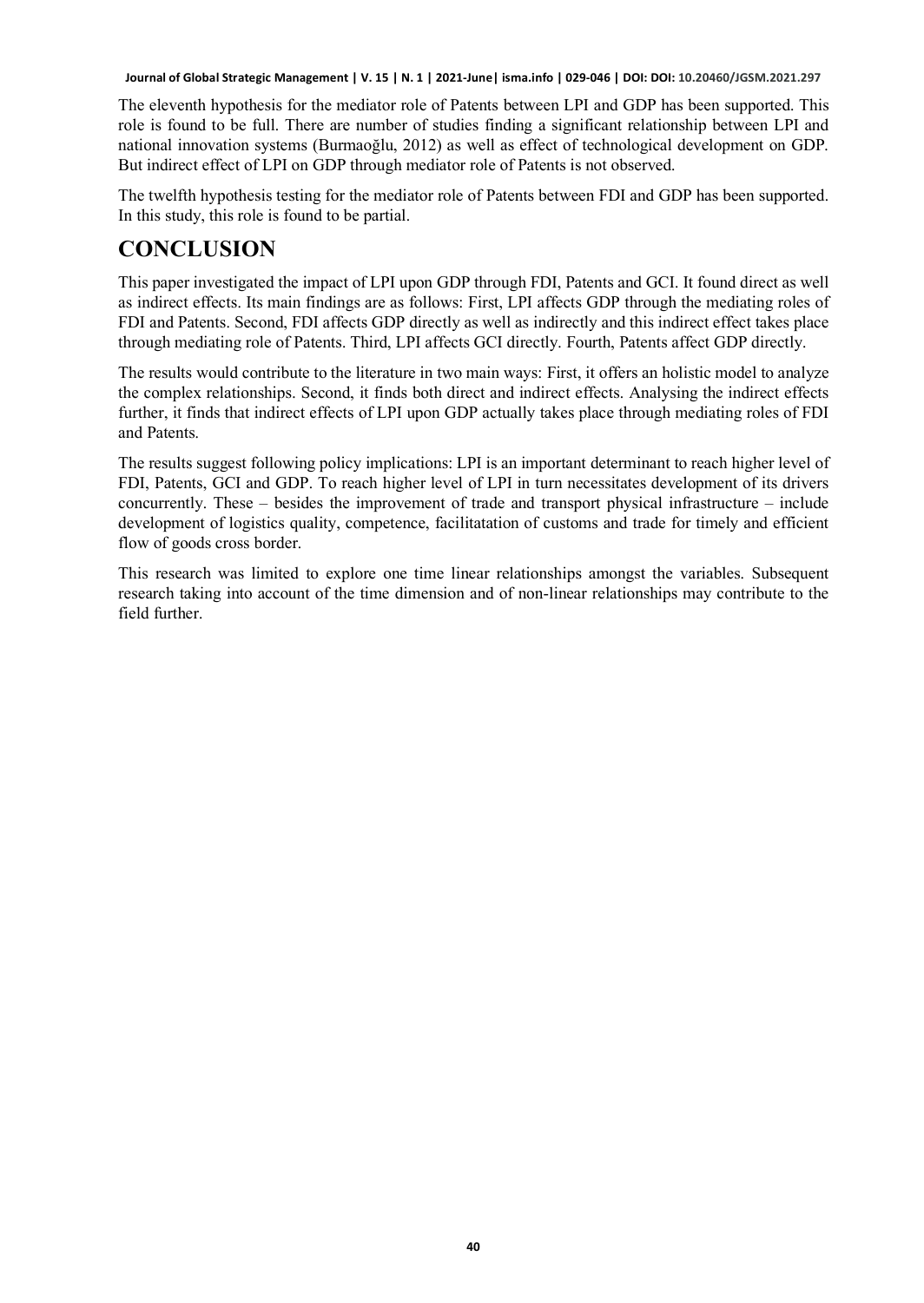## **REFERENCES**

Arvis, J-F., Saslavsky D., Ojala L., Shepherd B., Busch C., Raj A., Naula T. (2016). Connecting to Compete 2016, Trade Logistics in the Global Economy, LPI and Its Indicators,Washington,World Bank.

Bayram, Nuran. (2013).Yapısal Eşitlik Modellemesine Giriş Amos Uygulamaları. 2.bs., Bursa, Ezgi Yayınevi.

Balasubramanyam, V.N. (2001). FDI in Developing Countries: Determinants and Impact, OECD Global Forum on International Investment.

Balasubramanyam, V.N, Salisu, M, Sapsford D. (1996). FDI and Growth in EP and IS countries, Economic Journal, 106(434), pp. 92-105, https://doi.org/10.2307/2234933

Baldwin, R. E., Lopez Gonzales J. (2013). Supply Chain Trade: A Portrait of Global Patterns And Several Testable Hypotheses, Cambridge, National Bureau of Economic Research Working Paper, No. 18957.

Best, Michael. H. (2001). The new Competitive Advantage: The renewal of American Industry. Oxford, Oxford University Press.

Bitzer, J., Görg, H. (2009). FDI, Competition and Industry Performance, Oxford, The World Economy, Blackwell Publishing, pp.221-233, https://doi.org/10.1111/j.1467-9701.2008.01152.x

Bitzer, J., Kerekes, M. (2008). Does FDI transfer technology across borders?, Economic Letters, 100, pp. 355-358, https://doi.org/10.1016/j.econlet.2008.02.029

Bizoi, A. C., Sipos, C. (2014). Logistics Performance and Economic Development - A comparison within the European Union, Paper presented at International Conference on Applied Business and Economics 2014 (ICABE 14).

Bowersox, Donald J., Closs David J., Cooper Bixby M. (2002). Supply Chain Lojistics Management, New York, McGraw-Hill.

Byrne, Barbara M. (2010). SEM with AMOS, Basic Concepts, Applications, and Programming, 2. ed., New York, Multivariate Application Series, Routledge Taylor & Francis Group.

Burmaoğlu, S. (2012). Ulusal İnovasyon Göstergeleri ile Ulusal Lojistik Performansı Arasındaki İlişki: AB Ülkeleri Üzerine Bir Araştırma, Ege Akademik Bakış, 12(2), pp.193-208, https://doi.org/ 10.21121/eab.2012219534

Çelebi, Ümit (2018). Lojistiğin Ekonomideki Rolü, İstanbul, 1.ed., Ati Yayınları.

Çelebi, Ümit (2018). The Impacts of Logistics Performance upon Economic Growth: A Proposal of Conceptual Model From The Perspective of EU-Turkey Customs Union Dynamic Effects, Istanbul University Institute of Social Sciences.

Christiansen, H., Öğütçü, M. (2003). FDI for development: maximising benefits, minimising costs, OECD Global Forum on International Investment.

De Mello, L.R. (1999). FDI-Led Growth: evidence from time series and panel data, Oxford Economic Papers, 51(1), pp.133-151, https://doi.org/10.1093/oep/51.1.133

Dimelis, S., Louri, H. (2004). FDI and Technology Spillovers: Which Firms Really Benefit?, Review of World Economics, 140(2), 230-253, https://doi.org/ 10.1007/BF02663647

Djankov, S., Freund C., Pham C. (2010). Trading on Time, Review of Economics and Statistics, 92(1), pp.166-173, https://doi.org/10.1162/rest.2009.11498

Dunning, J. H. (2008). Institutional Reform, FDI and the Locational Competitiveness of European Transition Economies, FDI, Location and Competitiveness Progress in International Business Research, Oxford, Elsevier Ltd, Ed. John H. Dunning, Philippe Gugler, UK, 2, pp.175-201.

Dunning, John H., Narula Rajneesh (2004). Multinationals and Industrial Competitiveness, UK, Edward Elgar Publishers.

Dunning, John H., Lundan, Sarianna M. (2008). Multinational Enterprises and the Global Economy, 2. ed, Cheltenham, Edward Elgar Publishing.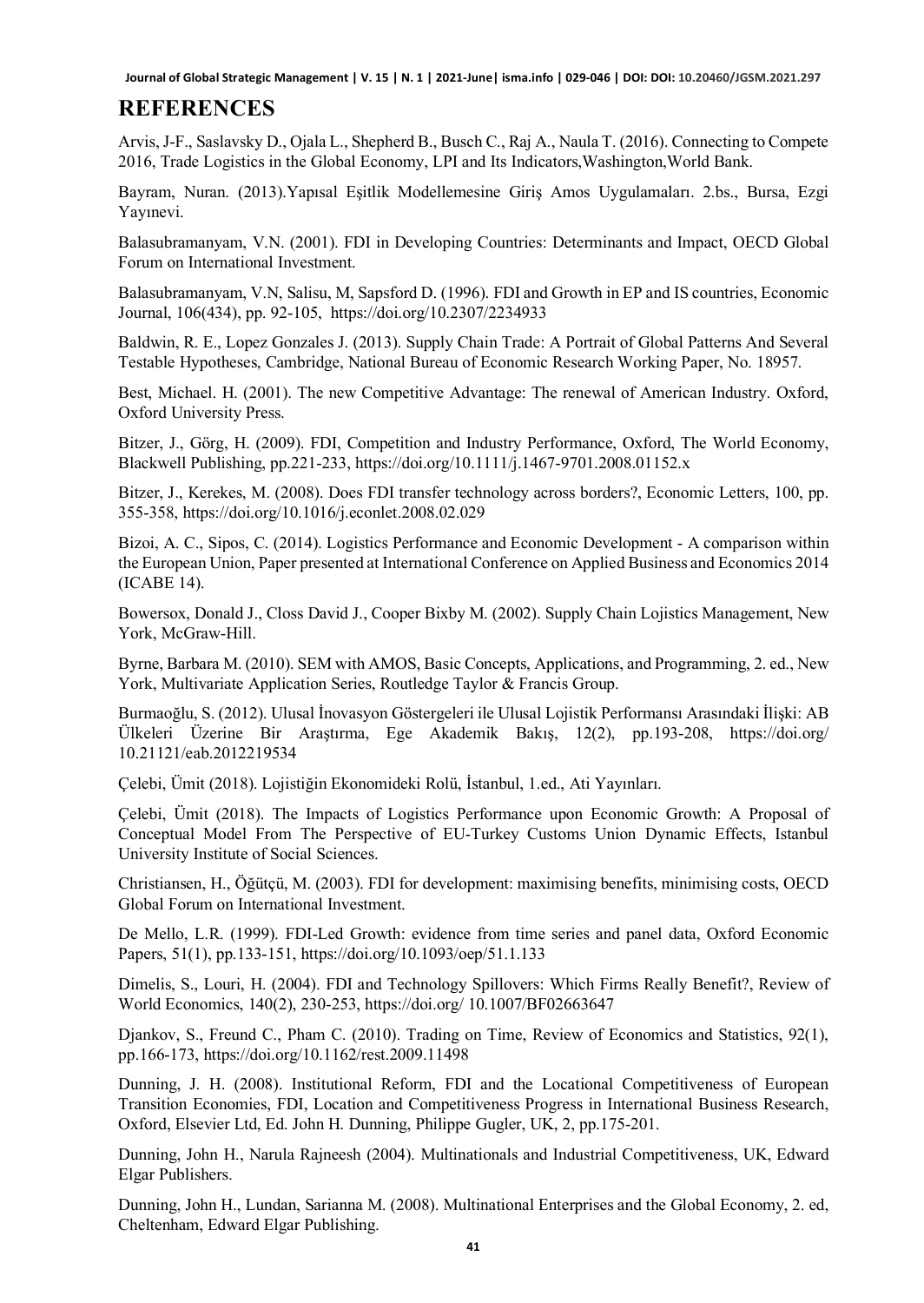Ewing-Chow, M., Losari J., Slade, M. V. (2014). The facilitation of trade by the rule of law: the cases of Singapore and ASEAN, Connecting to global markets, Geneva, WTO Publications, chapter 9, pp.129-146.

Fagerberg, J., Verspagen, B. (2002). Technology-gaps, innovation diffusion and transformation: an evolutionary interpretation, Research Policy, 31, pp.1291-1304.

Fagerberg, Jan, David Mowery C., Bart Verspagen (2009). Innovation, Path Dependency and Policy, The Norwegian Case, Oxford University Press.

Fagerberg, Jan, David Mowery C., Richard Nelson R. (2004). Innovation a guide to the literature, Ed. Jan

Fagerberg, David Mowery C., Richard Nelson R., Oxford Handbook of Innovation, Oxford, Oxford University Press, pp.1-26.

Fagerberg, J., Srholec, M. (2005). Catching Up: What are the Critical Factors for Success? UNIDO World Industrial Development Report, pp.1-88.

Ferrantino, M., Tsigas, M., Geiger, T. (2015). Enabling Trade: Catalysing Trade Facilitation Agreement Implementation in Brazil, World Economic Forum, Geneva, pp.1-27.

Freeman, Chris, Luc Soete (2004). Yenilik İktisadı, 4.bs., Çev. Ergun Türkcan, Ankara, Tübitak Yayınları.

Fu, X. (2012). FDI and Managerial Knowledge Spillovers through the Diffusion of Management Practices, Oxford, Journal of Management Studies, pp.1-30[, https://doi.org/10.1111/j.1467-6486.2011.01036.x](https://doi.org/10.1111/j.1467-6486.2011.01036.x)

Gereffi, G., Stacey, F. (2010). The Global Apparel Value Chain Trade and the Crisis,Challenges and Opportunities for Developing Countries, The World Bank, Policy Research Working Paper, No. 5281.

Glaeser, E. L., La Porta R., Lopez-de-Silanes F., Shleifer A. (2004). Do Institutions cause growth?, Journal of Economic Growth, 9, 271-303, https://doi.org/10.3386/w10568

Habib, M., Zurawicki L. (2002). Corruption and FDI, Journal of International Business Studies, 33(2), pp.291-307.

Hausman, W. H., Lee, H. L., Subramanian, U. (2013). The impact of Logistics Performance on Trade, Production and Operations Management, 22(2), 236-252, https://doi.org/10.1111/j.1937- 5956.2011.01312.x

Hilberry, R. H., Zhang, X. (2015). Policy and Performance in Customs, Evaluating the Trade Facilitation Agreement, World Bank Group Policy Research Working Paper, No. 7211.

Hummels, D. L., Schaur, G. (2013). Time as a Trade Barrier, American Economic Review, 103(7), Issue 7, pp.2935-2959, https://doi.org/10.1257/aer.103.7.2935

Jacobs, S., Coolidge, J. (2006). Reduce Administrative Barriers to Investment Lessons Learned, FIAS, International Finance Corporation and World Bank, Occasional Paper, No. 17.

Javorcik, B., Keller, W., Tybout, J. (2008). Openness and Industrial Response a Wal-Mart World: A case study of Mexican soaps, Detergents, and Surfactant Producers, The World Economy, Blackwell Publishing Ltd, pp.1558-1580, https://doi.org/10.1111/j.1467-9701.2008.01142.x

Jhawar, A., Garg S. K., Shikha K. N. (2014). Analysis of skilled work force effect on the logistics performance index - case study from India, Springer Logistics Research, 7(117), pp.1-10, https://doi.org/10.1007/s12159-014-0117-9

Keith, Timothy Z. (2015). Multiple Regression and Beyond, An Introduction to Multiple Regression and SEM, 2. ed., New York, Routledge.

Khadaroo, A., Seetanah, J. J. (2010). Transport Infrastructure and Foreign Direct Invesment, Journal of International Development, 22, pp.103-123, https://doi.org/10.1002/jid.1506

Kogut, B. (1991). Country Capabilities and The Permeability of Borders, Strategic Management Journal, 12(12), pp.33-47,<https://doi.org/10.1002/smj.4250120905>

Korinek, J., Patricia S. (2011). To What Extent Are High-Quality Logistics Services Trade Facilitating?, OECD Trade Policy Papers, No. 108.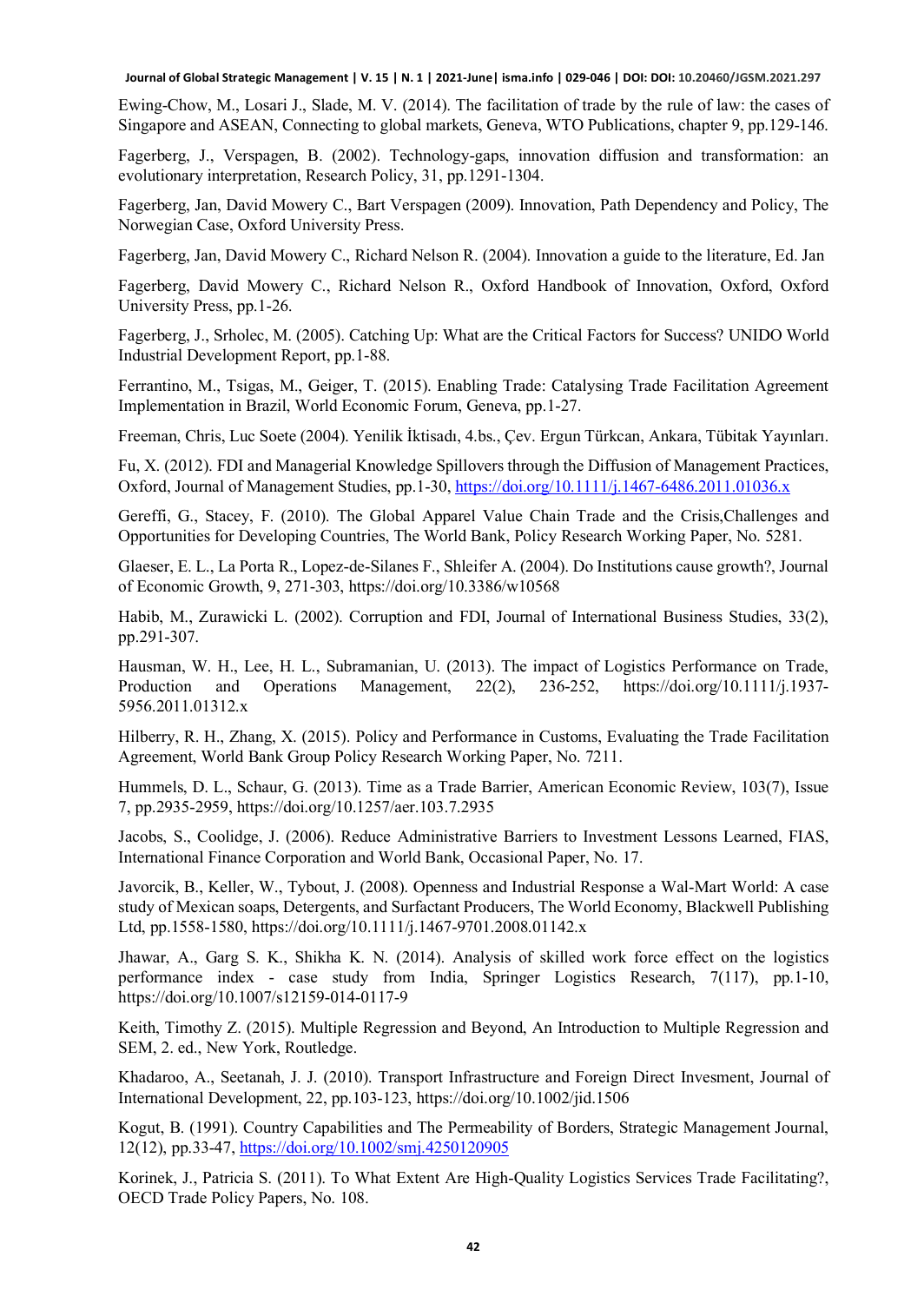Kowalski, P., Gonzales, J. L., Ragoussis A., Ugarte, C. (2015). Participation of Developing Countries in Global Value Chains: Implications for Trade and Trade-Related Policies, OECD Trade Policy Papers, No. 179, http://dx.doi.org/10.1787/5js33lfw0xxn-en

Krugman, Paul. R. (1994a). The Age of Diminished Expectations, London, MIT Press.

Krugman, Paul. R (1994b). The Myth of Asia's Miracle, Foreign Affairs, 73(6), pp.62-78, http://doi.org/10.2307/20046929

Lall, S. (2001). Competitiveness Indices and Developing Countries: An Economic Evaluation of the Global Competitiveness Report, World Development, 29(9), pp.1501-1525, http://doi.org/10.1016/S0305- 750X(01)00051-1

Lei, P-W., Wu, Q. (2007). Introduction to SEM: Issues and Practical Considerations, Educational Measurement Issues and Practice, 26(3), pp.33-43,<http://doi.org/10.1111/j.1745-3992.2007.00099.x>

Leighton, Richard M., Coakley, Robert W. (1995). Global Lojistics and Strategy 1940-1943, Washington, Center of Military History, United States Army.

Levinson, Marc (2006). The Box, How the Shipping Container Made the World Smaller and the World Economy Bigger, Princeton New Jersey, Princeton University Press.

Limao, N., Venables, A. J. (2001). Infrastructure, Geographical Disadvantage, Transport Costs, and Trade, The World Economic Review, 15(3), pp.451-479.

Long, Douglas (2003). International Logistics Global Supply Chain Management, Massachusetts, Kluwer Academic Publishers.

Lucas, R.E. (1988), On the mechanics of economic development, Journal of Monetary Economics, 22, pp.3- 42, https://doi.org/10.1016/0304-3932(88)90168-7

Puertas, R., Marti, L., Garcia, L. (2014). Logistics Performance and export competitiveness: European experience, Empirica, 41, pp.467-480.

Marti, L., Puertas, R., Garcia, L. (2014). The importance of Logistics Performance Index in international trade, Applied Economics, 2014, 46(24), pp.2982-2992, https://doi.org/10.1080/00036846.2014.916394

Memedovic, O., Ojala, L., Rodrigue, J. P., Naula, T. (2008). Fuelling the global value chains:what role for logistics capabilities?, Int. J. Technological Learning, Innovation and Development, 1(3), pp.353-374, https://doi.org/10.1504/IJTLID.2008.019978

Miozzo, Marcela, Walsh, Vivien (2006). International Competitiveness and Technological Change, Oxford, Oxford University Press.

Nunes de Faria, R., Caio, S de S., Vieira, J. G. V. (2014). Evaluation of Logistics Performance Indexes of Brazil in the international trade, Ram Rev Adm Mackenzie,16(1), pp.213-235, http://dx.doi.org/10.1590/1678-69712015/administracao.v16n1p213-235

OECD/ITF (2016). Logistics Development Strategies and Performance Measurement, Paris, International Transport Forum, Roundtable Report, No. 158.

Petit, M. L., Randaccio F. S. (1998). Endogenous R&D and FDI in international oligopolies, International Journal of Industrial Organization, Elsevier, 18, pp.339-367, http://dx.doi.org/10.1016/S0167- 7187(98)00028-9

Porter, M. E. (1990). The Competitive Advantage of Nations, Harvard Business Review, 90(2), pp.73-93.

Porter, M. E. (1996). What Is Strategy?, Harvard Business Review 74, no. 6(November–December), pp.61- 78.

Porter, Michael E. (1998a). Competitive Advantage Creating and Sustaining Superior Performance, New York, The Free Press.

Porter, M. E. (1998b). Clusters and the New Economics of Competition, Harvard Business Review, pp.77- 90.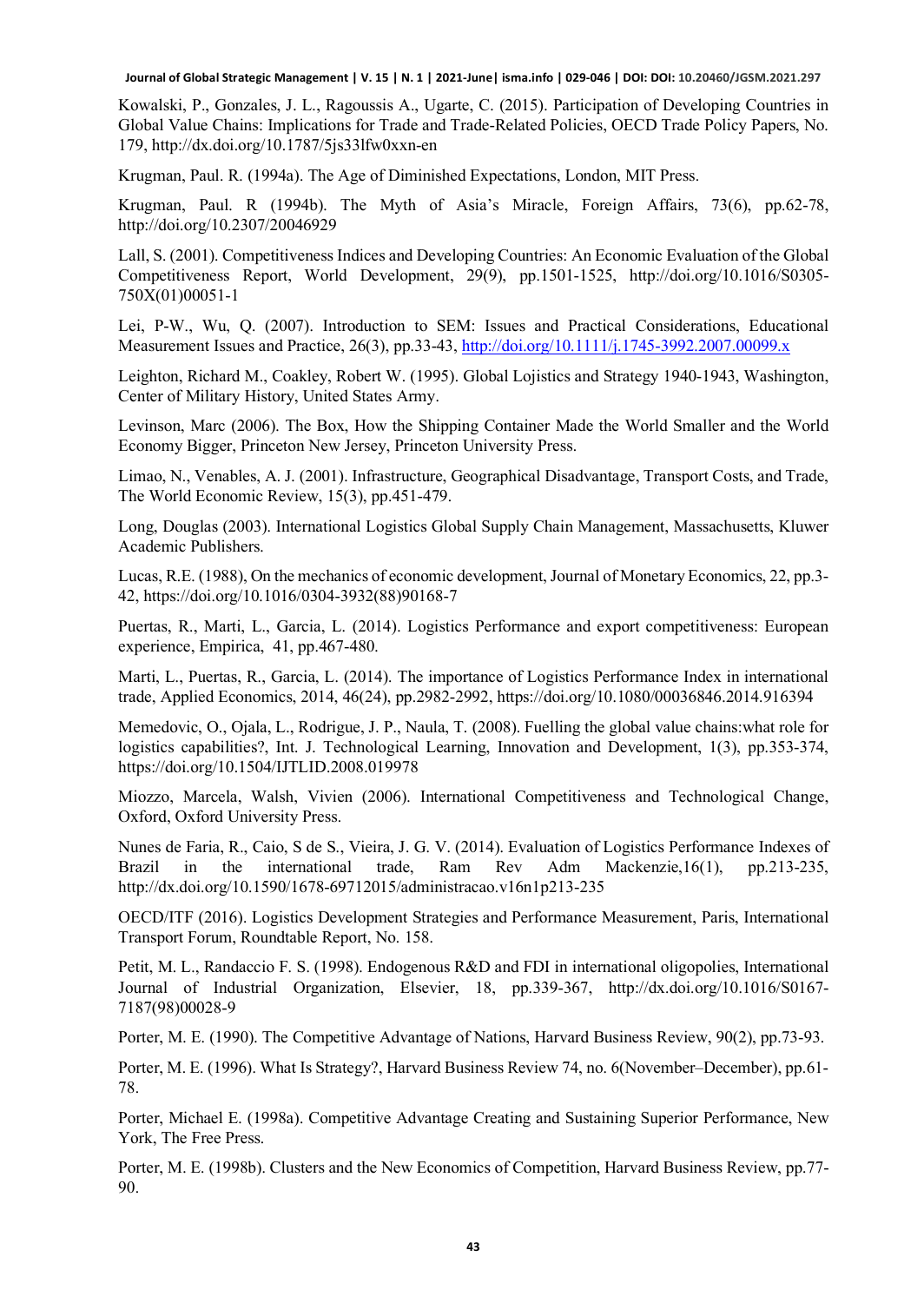Potterie, B. P. P., Lichtenberg, F. (2001). Does FDI Transfer Technology Across Borders?, Review of Economics and Statistics, 83(3), pp.490-497, https://doi.org/10.1162/00346530152480135

Rodrik, Dani (2007). One Economics Many Recipes, Globalization, Institutions, And Economic Growth, New Jersey, Princeton University Press.

Romer, P. M. (1986). Increasing returns and long run growth, Journal of Political Economy, 94, pp.1002- 1037, https://doi.org/10.1086/261420

Romer, P. M. (1989). Human Capital and Growth, National Bureau of Economic Research, Working Paper, No. 3173.

Romer, Paul M. (1990). Endogenous Technological Change, Journal of Political Economy, 98(5), pp.71- 102,<https://doi.org/10.3386/w3210>

Saatçioğlu, C. (2005). Ulusal Yenilik Sistemi Çerçevesinde Uygulanan Bilim ve Teknoloji Politikaları: İsrail, AB ve Türkiye Örneği, Sosyal Bilimler Dergisi, 1, pp.179-198.

Saatçioğlu, C., Karaca, O. (2011). Ulaştırma Altyapısı-Ekonomik Büyüme İlişkisi: Panel Veri Analizi, Cag University Journal of Social Sciences, 8(2), pp.179-198.

Sanchez, R. J., Cipoletta T. G., Perrotti, D. E (2014). Economic Development and Logistics Performance, Revista de Economia Mundial, 38, pp.27-48.

Saslavsky, D., Shepherd, B. (2014). Facilitating International Production Networks: The Role of Trade Logistics, Journal of International Trade and Economic Development, 23(7), pp.979-999, https://doi.org/10.1080/09638199.2013.811534

Schwab, K. (2016). The Fourth Industrial Revolution, Geneva, WEF.

Schumacker, R. E., Lomax, R. G. (2010). A Beginner's Guide to SEM, 3.ed., New York, Routledge.

Schumpeter, Joseph A. (1943). Capitalism, Socialism & Democracy, London, Routledge Publishers.

Smith, Adam (1776). An Inquiry into the Nature and Causes of the Wealth of Nations, Chicago, Ed. Edwin Cannan, Chicago Press.

Sobel, M. E. (1982). Confidence Intervals for Indirect Effects in Structural Equation Models, Sociological Methodology, 13, pp.290-312, http://dx.doi.org/10.2307/270723

Solow, R. (1956). A contribution to the theory of Economic Growth, Quarterly Journal of Economics, 70(1), pp.65-94, https://doi.org/10.2307/1884513

Solow, R. (1957). Technical Change and the Aggregate Production Function, Review of Economics and Statistics, 39(3), pp.312-320, https://doi.org/10.2307/1926047

Togan, Subidey (2016). The Liberalization of Transportation Services in the EU and Turkey, Oxford, Oxford Publishing, https://doi.org/10.1093/acprof:oso/9780198753407.001.0001

Vergil, H., Karaca, C. (2010). Gelişmekte Olan Ülkelere Yönelik Uluslararası Sermaye Hareketlerinin Ekonomik Büyüme Üzerindeki Etkisi: Panel Veri Analizi, Ege Akademik Bakış, 10(4), pp.1207-1216.

Vernon, R. (1966). International Investment and international trade in the product life cycle, Qurterly Journal of Economics, 80, pp.190-207,<https://doi.org/10.1002/tie.5060080409>

Vernon, R. (1996). Passing through regionalism:the transition to global markets, Journal of World Trade, 19(6), pp.621-633, https://doi.org/10.1111/j.1467-9701.1996.tb00703.x

WEF (2017). The Global Competitiveness Report 2016-2017, Geneva: World Economic Forum.

Yeaple, S. R., Golub, S. S. (2007). International Productivity Differences, Infrastructure, and Comparative Advantage, Review of Int'l Economics, 15(2), pp.223-242, [https://doi.org/10.1111/j.1467-](https://doi.org/10.1111/j.1467-9396.2007.00667.x) [9396.2007.00667.x](https://doi.org/10.1111/j.1467-9396.2007.00667.x)

Tavares, A. T., Young, S. (2005). FDI and Multinationals:Patterns, Impacts and Policies, Int'l Journal of the Economics of Business, 12(1), pp.3-16,<https://doi.org/1080/1357151042000323148>